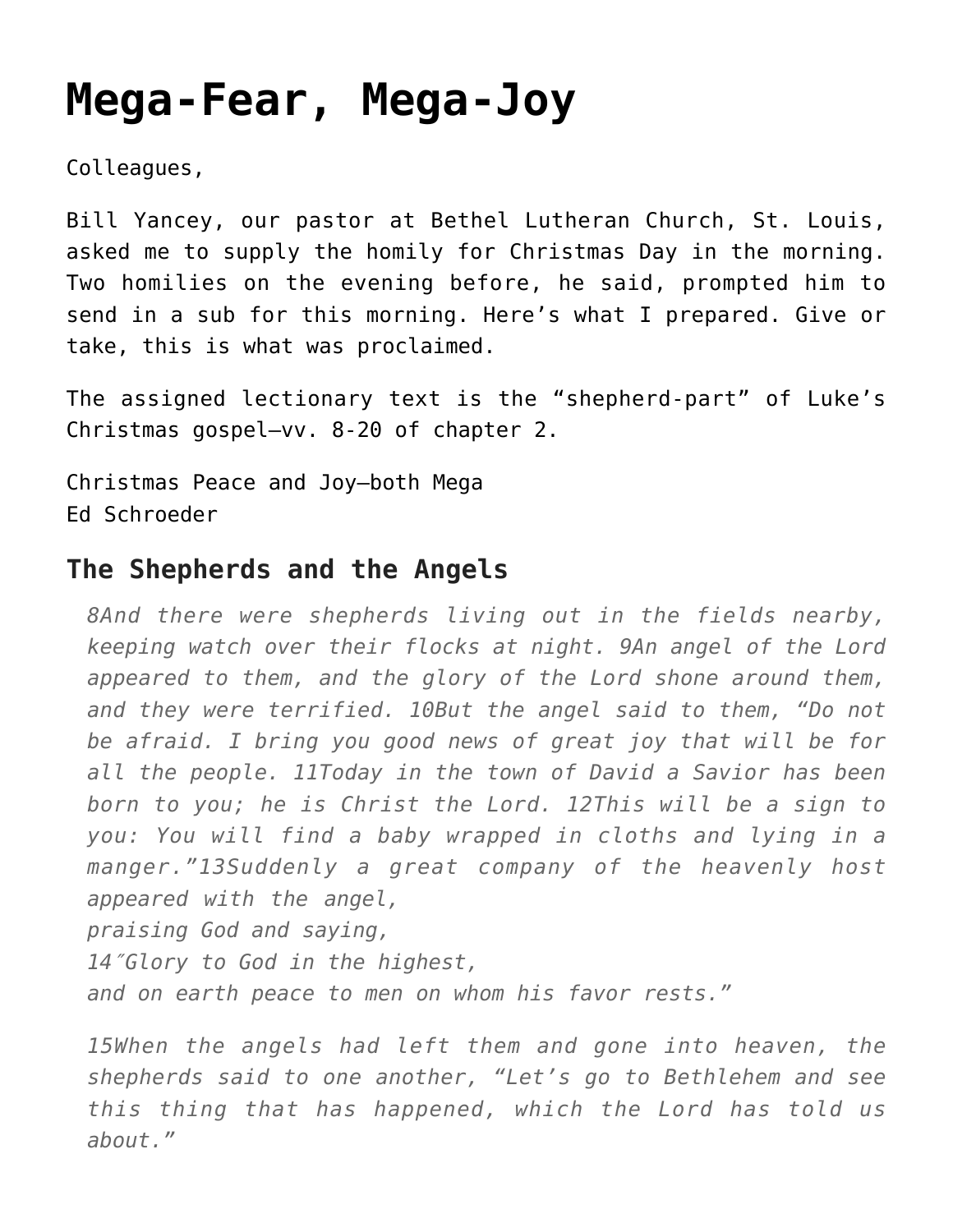*16So they hurried off and found Mary and Joseph, and the baby, who was lying in the manger. 17When they had seen him, they spread the word concerning what had been told them about this child, 18and all who heard it were amazed at what the shepherds said to them. 19But Mary treasured up all these things and pondered them in her heart. 20The shepherds returned, glorifying and praising God for all the things they had heard and seen, which were just as they had been told.*

Mega-fear, mega-joy. That's the theme for this morning. I'm not making this up, but taking it straight from Luke's text for this Christmas morning. You don't see that in the English text I just read. In Luke's own Greek language the shepherds "feared a megafear" and the angels proclaimed a "mega-joy." Mega is not just very big. Mega is off the charts. In both cases they refer to the "mega-agenda" in our lives–in all people's lives. The megaagenda is the human heart, in Biblical imagery, the God-box: what is your heart hanging on in that God-box, and what do you get from your heart-hanging? Mega-fear or mega-joy?

But before we get into Luke's own mega-fear, mega-joy text, one more sortie into Luke's Greek vocabulary. His word "poimenes." The root verb behind this noun has a country tinge: roaming the fields on the lookout while taking care of something, or someone. Could be livestock. Could be people. Shepherds are caretakers. So aren't we all? Both caretakers of other folks, and folks ourselves who need–at least, want–other folks to take care of us too. To attend to us. If nothing else to give us some attention.

So back to the fields of Bethlehem. The Christmas story–out in the country–is talking about us.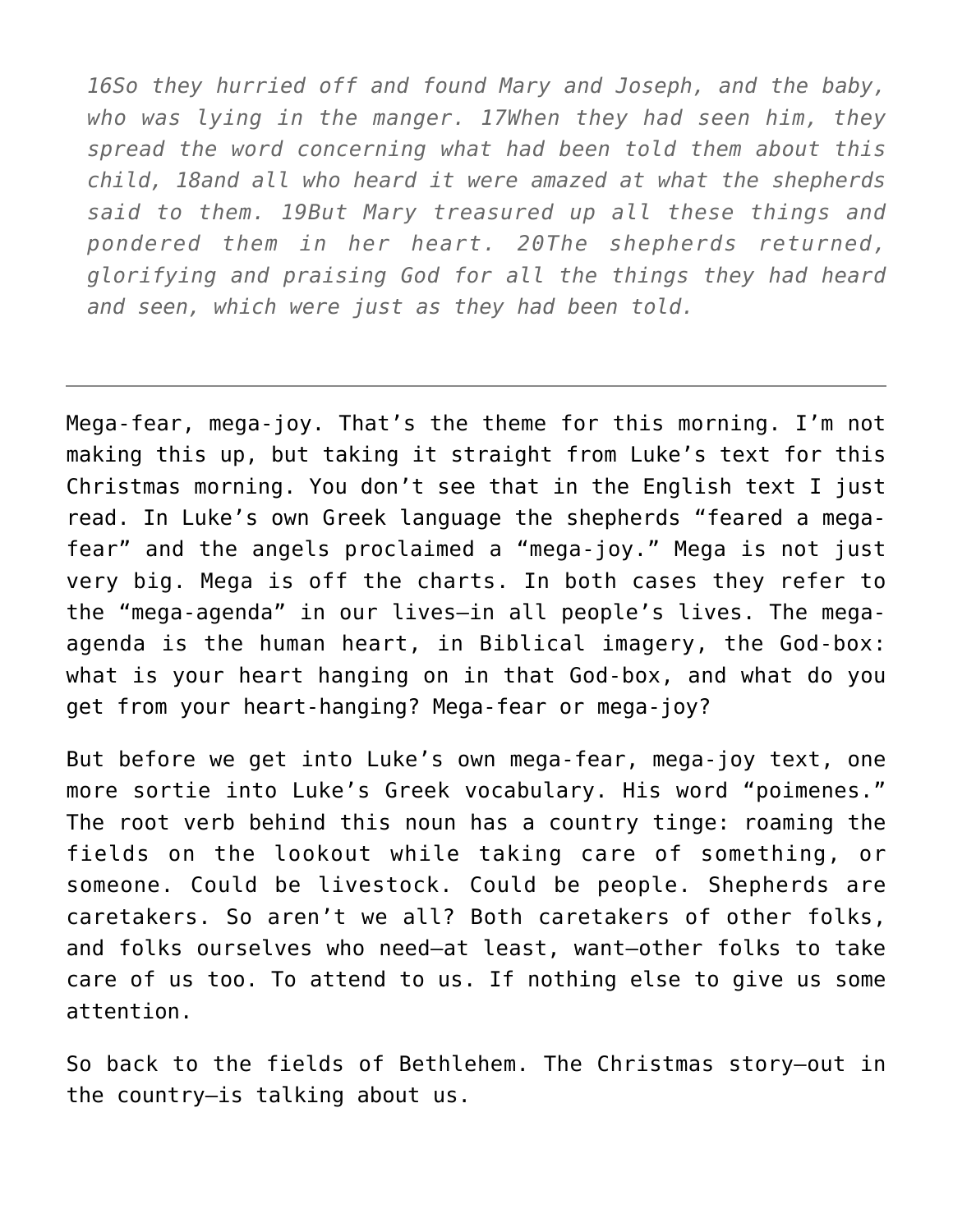## **Diagnosis: Shepherds need shepherding. Why? and How much?**

- A. Often in the dark. In other places in the NT the word "poimenes" is used for pastors. And the Latin word "pastor" is the nickel-word for shepherd. Folks out in the pasture. It's all connected. Luke may well be punning here in telling us of the shepherds "in the fields" on Christmas Eve. He may also be talking about pastors in Christian congregations at the time he was writing this–decades after the story he's telling us. Caretakers, but caretakers benighted. In the dark.True for us caretakers too? You fill in the blanks. Both sides. In the dark in our own callings to be caretakers of others. And our own darkness about just what sort of caretaking we ourselves are most in need of. Even mega-darkness. But that analysis is now coming.
- B. Frightening things happen. Sometimes BIG. "Mega fear" is Luke's word for it. And note what made this fear so "mega" for the shepherds in today's text. It's judgment day. Apocalypse Now. Or so they thought. Maybe they were right.Us too? Note the image for the apocalypse out there in the shepherds' field. All the lights go on in the middle of the night. Everything gets illuminated. God's illumination of everything around us. And inside us too. Not just the inside fear, but the inside stuff that is frightful–even to me! Who needs that much illumination–from whatever sources it comes? Also what gets exposed is our "mini-fears," fears about very serious stuff, but stuff that darkens our minds from seeing the rightful Mega-fear that comes when we interface God. To fear the mini- and ignore the mega- is indeed frightful. It leads to Luke's own third-level depth diagnosis.
- C. Luke's choice term for depth diagnosis is LOST. That word isn't in today's text, but it's a biggie for Luke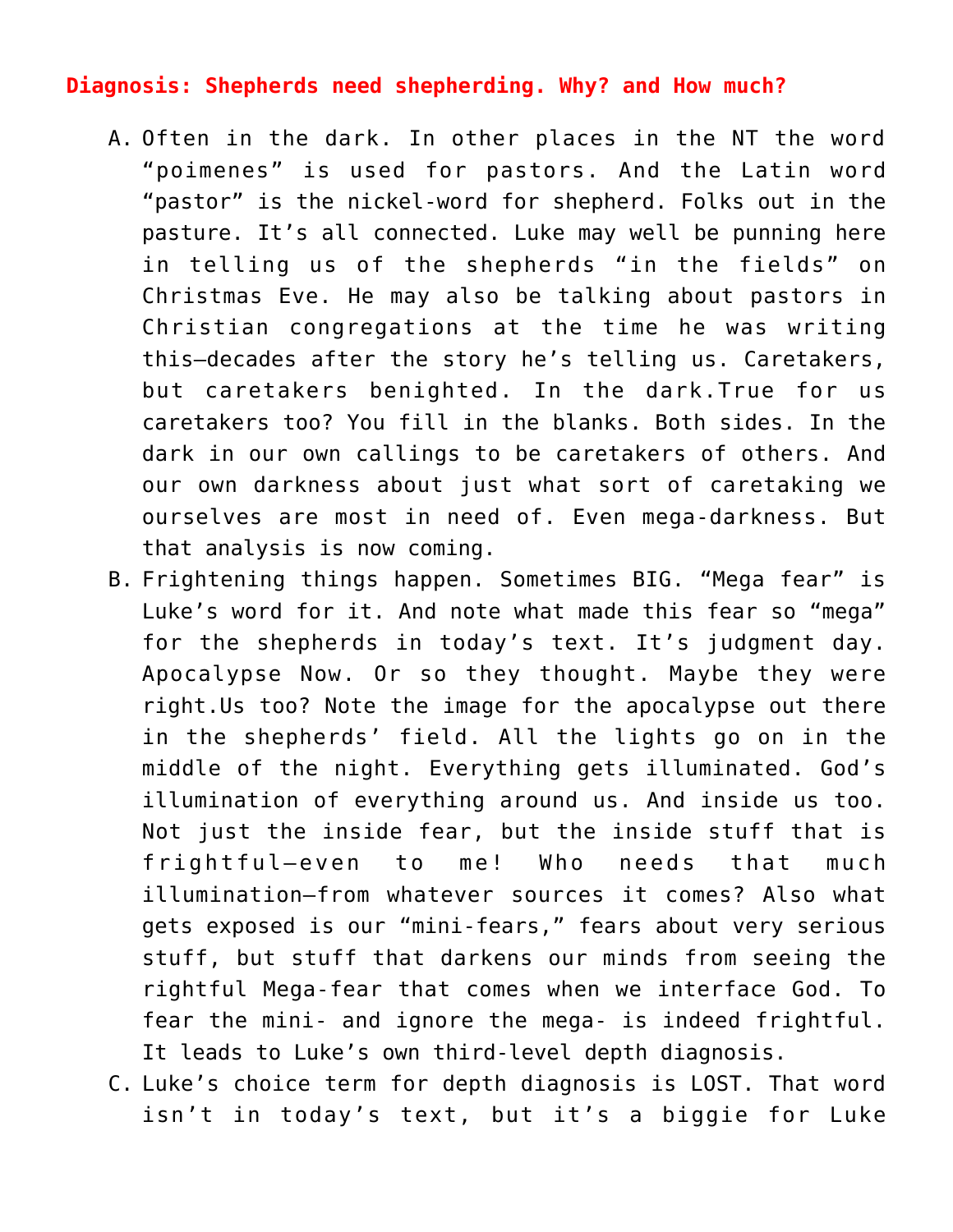elsewhere when Jesus digs all the way down into the bad stuff. See Luke 15 (only in Luke, these three parables all end up LOST). The third one about God losing his own kids–both the one we call the prodigal (hell-raising) son and the "good-guy" son who played it straight, but still wound up hating both his father and brother. In a word: LOST, really lost! One guy lost in his UNrighteousness, the other lost in his righteousness. Both needing a Megarescuer.What losers need most is a winner. To cope with losses you need savings. Better said, a Savior. Which is the angelic word in the midst of the shepherds' MEGA fear at the Apocalypse Now that came their way. Savior and salvation in Biblical language are not religious terms. Savior is a rescuer. Salvation is getting rescued. It's today's jargon–every day in the media–"rescue package." Savior is a daily life term in Biblical days–and at the end of 2008. Needed when you're LOST is a RESCUER.

## **A Mega-Caretaker for Caretakers who need Mega-Rescue**

D. Comes now what makes this story Gospel, "glad tidings of great (the word is mega again) joy." Why? A Rescuer. And the angels (remember, in Biblical language the main point is not wings and flying, but as we've learned to say, angels are God's agents busy "messaging." ANGELOS (Greek word) simply means messenger. Someone telling you something you don't know, but need to know, and pointing the way to go.And these messengers point to the Rescuer–mega-rescuer from persistent-darkness, mega-fear, and when we're lost, lost big-time. Not us, say the messengers, but over there–as wild and weird as that may seem–human baby, stable-manger, swaddling cloths. There's the Mega-rescuer for the Mega-lost ones.

Humans need a human rescuer, so THE rescuer has to start out human–aka a neonate, an infant–a baby. The add-on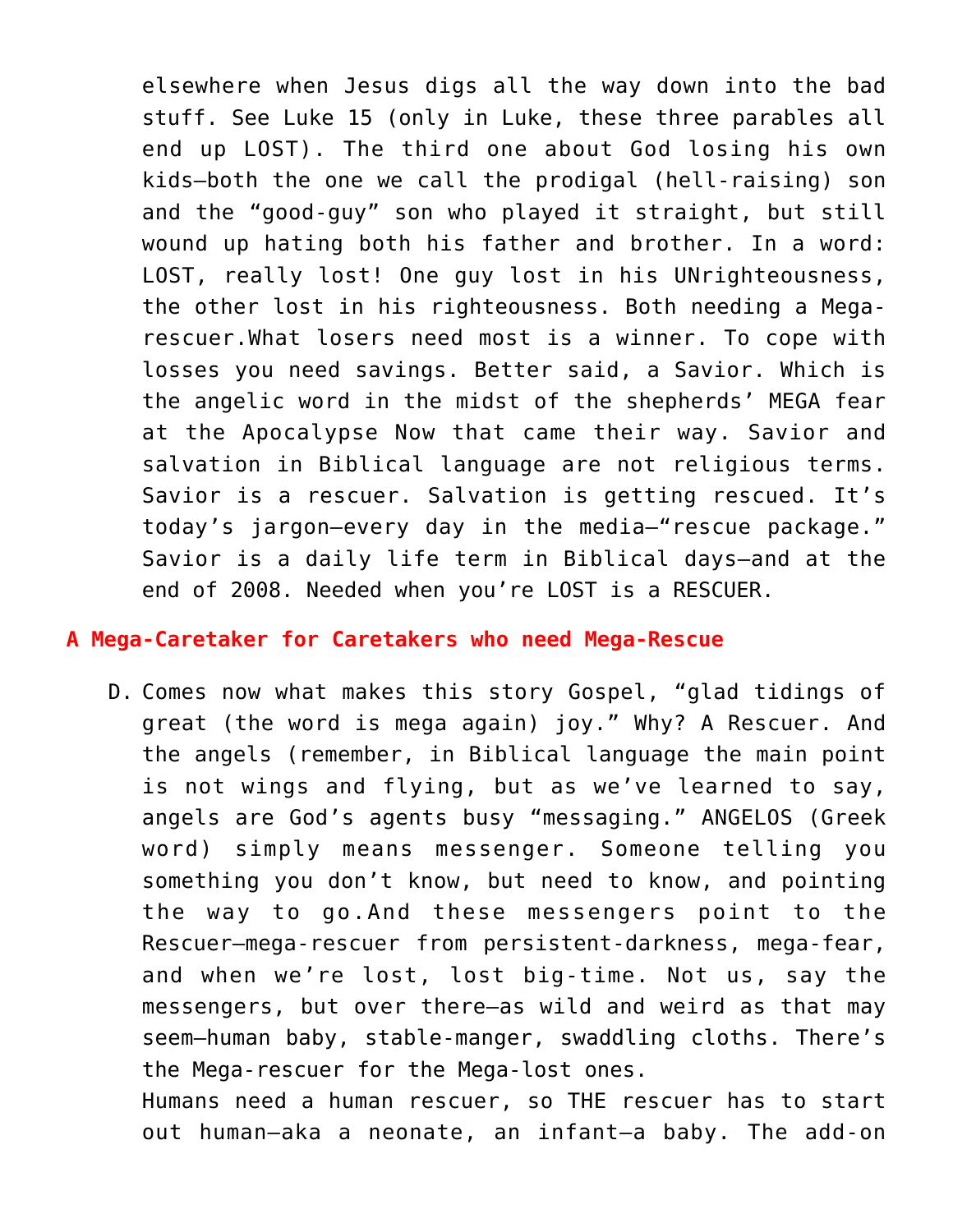about "lying in a manger" is already an extra clue. Not just for how strange this Rescuer is, but for what sort of rescuer we need. Same Greek words that Luke will use at the end of the story: "wrapped (now in linen) . . . and laid (in the tomb)." But that's the rescuer we caretakers need. For we are caretakers who need a caretaker–megaversion. Big time need for a rescuer: benighted, fearful and fearsome, finally lost. Remember that means "Lost to God." God's Mega-Shepherd is out to rescue what God's lost. So he starts with sending his own Best Boy, his Mega-Son, to find us.

We need a mega-caretaker for the whole nine yards of our lives–from the cradle to the grave. So the Mega-caretaker starts there too. But it's only step one. To carry out the full job–given the mess of the benighted/fearful ones–he's on his way beginning at Bethlehem to the wrapping and lying at the end of his life. We need a rescuer from the cradle to the grave–and so he is. There were two monosyllables in the angels' message to urge us to connect with this Mangered Messiah: "FOR YOU this day a rescuer. So come and see. Here's what you will find."

In Luke's language that's an invitation to faith. Come here, trust this rescuer. When you do, Lost is Found. Loser has a Saver. Strays get rescued. Losers become winners.

That's what gets messaged to us this day again.

E. Which leads to Joy. Mega Joy trumps Mega Fear.In Biblical lingo joy and happiness are not synonyms. Joy comes with Good News about the mega-agenda of our lives. In Biblical perspective you can even be crying your eyes out and still have JOY. Things can be going to hell in a hand basket,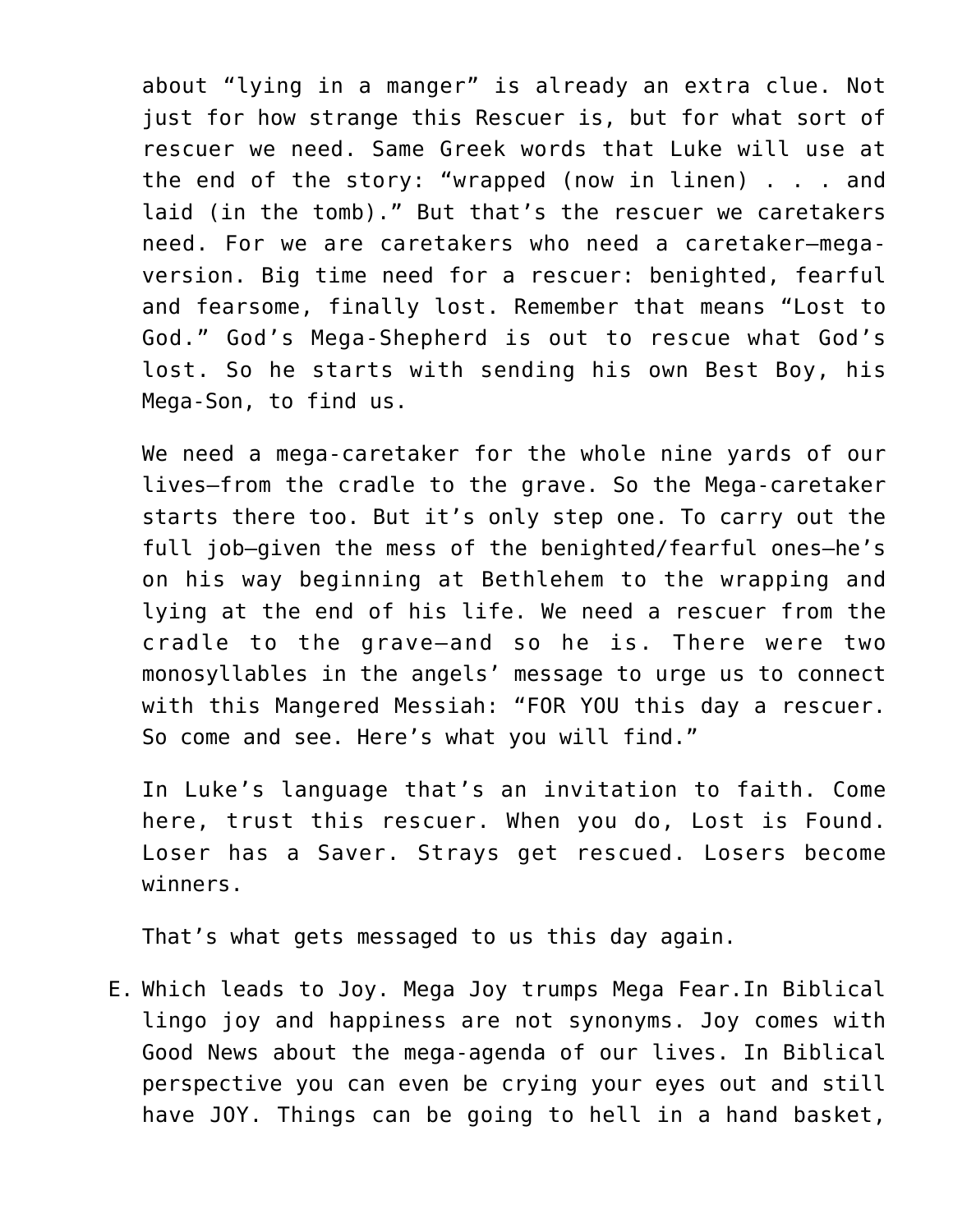the you-know-what can be hitting the fan, it can be apocalypse now. Take a second and name the alligators right now in your life. BUT . . . but linked to the Rescuer, YOU are not LOST, not at all a loser–even should you lose everything! None of these monsters, none of these losses, can make YOU a LOSER. Christ the FINDER, is Christ the KEEPER.

Happiness it is not, but laughter does come with joy. The Rescuer, remember, had the last laugh over the last nemesis. Entombment was not the end of his line. Easter Sunday was. He has the last laugh on all the alligators–Judas, Herod, Pilot, death itself. So do we who hang our hearts on him. His trumping death was also FOR US. So we get the last laugh too.

F. Taking over the angels' job in the spaces and places where folks are benighted, where mega-fears still tyrannize. Note that in today's text Luke predicates to the shepherds AFTER they've encountered the Rescuer–after faith in this one–the same verbs that the original messengers had: "Glorifying and praising God." Not just in generic terms, but "For all that they had seen and heard." Not primarily to make God happy, but to get the message out. To do messaging. To be messengers, to be angels–yes, wingless ones. That's the last piece of the Christmas story. US. All of us in the the indivudual "shepherd-fields" where we live. Here's where the Lost are still wandering around like stray sheep. Here's where darkness outshadows the day. Where all sorts of alternate rescuers are on the scene. But they are most often lost sheep too. Their miniflashlights don't work to illuminate the mega-darkness, don't expose the whole nine yards of the human dilemma. Thus they never get to THE RESCUER who handles the whole nine yards, the Rescuer in the Bethlehem manger. The Lost